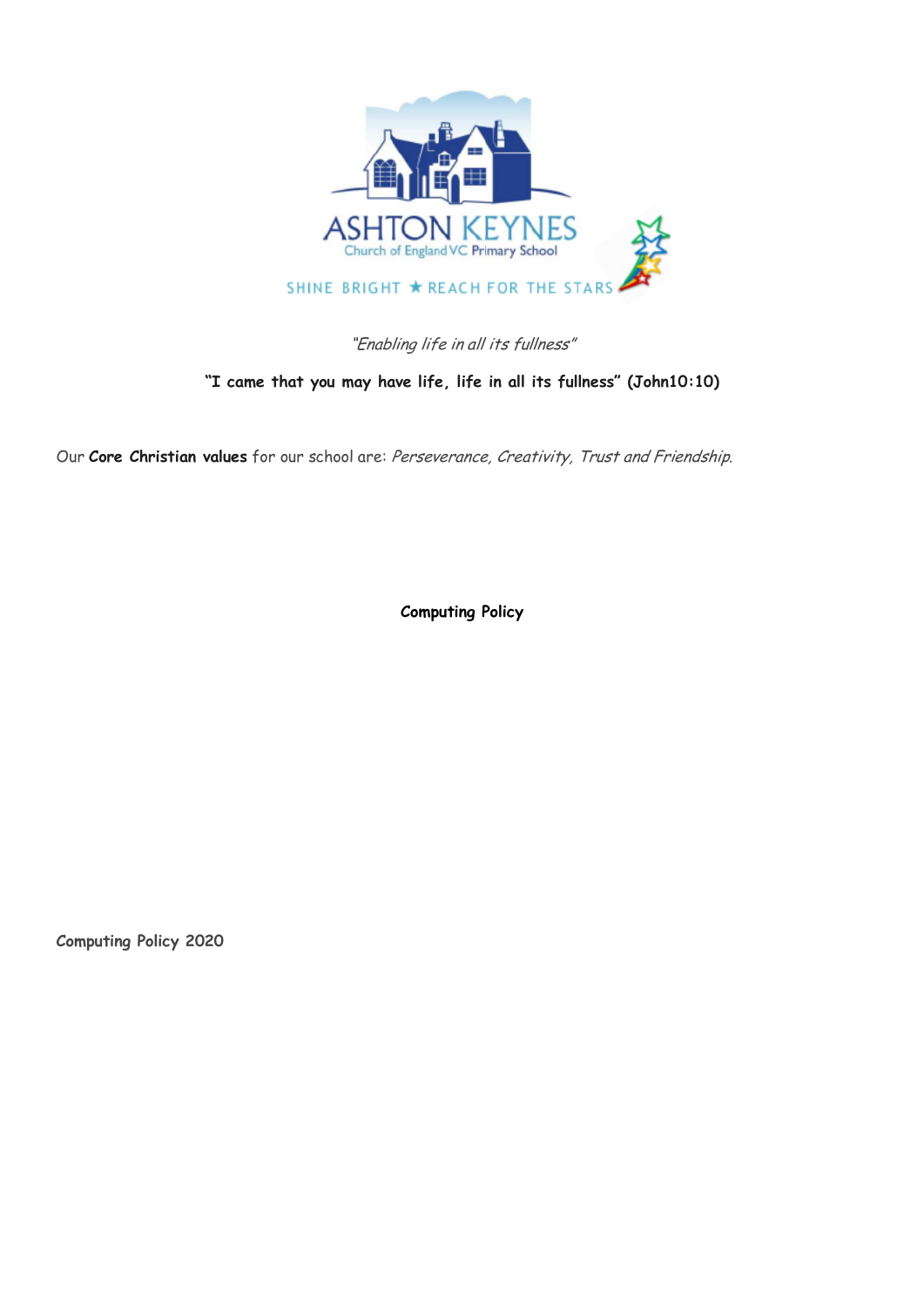#### **Our intent:**



But most important thing about Computing is connecting with others

We recognise that children have a natural curiosity for everything which happens in the world around them. We intend to nurture their curiosity for the developing technological world and inspire a love for this area in a purposeful, stimulating environment which promotes challenge, independence and high achievement. Opportunities for computing at our school will equip all learners with the experiences and skills of IT that they will use in a rapidly changing technological world. Learners in our environment will be confident and independent in their use of IT to solve problems across the curriculum

### **Our implementation:**

Our school delivers the National Curriculum objectives through a balance of practical and theoretical lessons. We ensure curriculum coverage and progression by teaching the programmes of study as set out in the National Curriculum. More detail can be found in the skills and progression documents located in the Computing area of the Shine curriculum on our website http://www.akps.org.uk/about/akps-shine-curriculum/

Our **Early years pupils** have opportunities to use technology, to solve problems and produce creative outcomes. In particular, children use the interactive white board to enhance daily learning. They develop early programming skills by using Beebots and capture their play through photos and videos using cameras. Children take part in regular internet safety discussions throughout the year.

#### **Aims:**

- To understand and apply the fundamental principles and concepts of computer science.
- Analyse problems in computational terms
- To be able to evaluate and apply information technology, including new and unfamiliar technologies.
- Computing activities meet the requirements of the Foundation Stage Curriculum and National Curriculum.
- Children, parents, staff, governors and the wide community have relevant and meaningful experiences using computing.
- Children have a growing awareness of how computing is used in the world around them and of the benefits that it provides.
- IT is used to support problem solving and learning across the curriculum.

# **Our impact:**

We observe children during independent activities to see their understanding of what has been taught and ask questions to further deepen their understanding and thinking skills. Relevant, purposeful discussion and questioning as a whole class, or in groups or pairs, is wholeheartedly encouraged.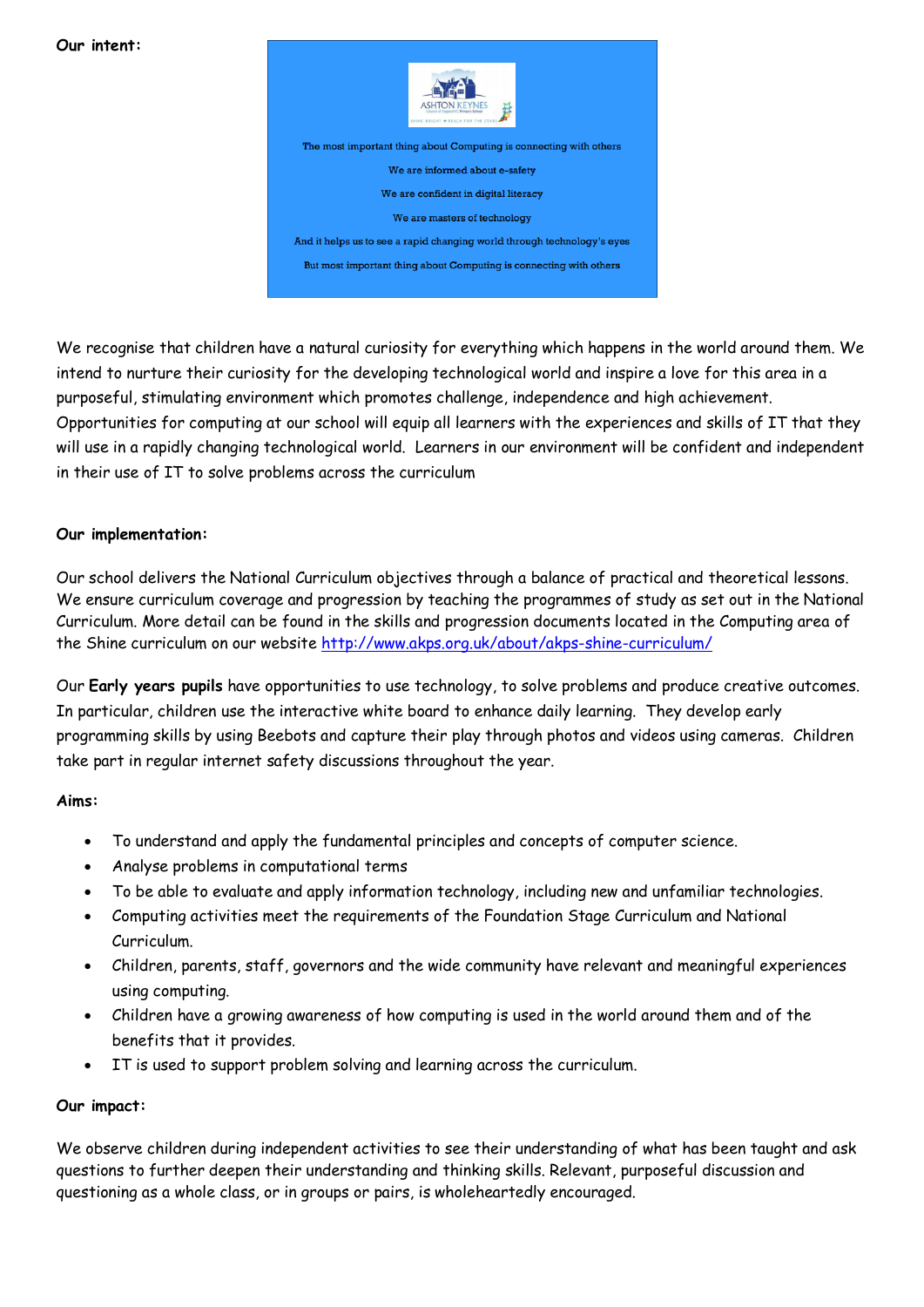Children are encouraged to evaluate their own and other's word in a positive and supportive environment. Information is shared with appropriate stakeholders through display, celebration events, newsletters, reports, and the school website.

Monitoring in computing involves, lesson observations and/or learning walks, providing opportunities for pupil voice and analysing data. We do this in order to ensure correct curriculum coverage, share good practise, encourage a high quality of teaching and learning as well as ascertaining children's attitudes to learning computing. This information is then used to inform further curriculum developments and provision is adapted accordingly.

# **Learning styles and the learning environment:**

Learning in computing is based on:

- planning that takes account of differentiation and progression;
- consideration of learning styles and backgrounds;
- questioning and investigations to challenge children's thinking and learning;
- the creation of stimulating learning environments;
- independent learners having access to a variety of resources and being encouraged to reflect on the choices that they have made.
- Children will have computing experiences both with and without the use of devices.

#### **Assessment**

At AKPS, assessment is an integral part of the teaching process. Assessment is used to inform planning and to facilitate differentiation. The assessment of children's work is on-going to ensure that understanding is being achieved and that progress is being made. Feedback is given to the children as soon as possible, and marking work will be guided by the school's Marking Policy. Attainment is assessed summatively at the end of each unit of work against the requirements of the National Curriculum. This is reported to the next teacher. Pupils achievements in the subject are reported to parents on the end of year report.

Computing is assessed at the end of every unit, using the criteria provided from 'Switched on Computing' and the quiz provided in the final lesson. Where possible work should be saved in folders the children have, this may include photographs, videos or screenshots. Examples of work from each unit is saved on the staff drive. This again may include screenshots, photographs, videos and documents created by the children. These examples should contain a range of attainment.

We observe children during independent activities to see their understanding of what has been taught and ask question to further deepen their understanding and thinking skills. Relevant, purposeful discussion and questioning as a whole class, or in groups or pairs, is wholeheartedly encouraged.

#### **Inclusion and Equal Opportunities**

Children's individual needs will be addressed through provision of resources, learning styles and questioning. All stakeholders will promote positive use of devices. All learners have the opportunity to develop their computing capability.

#### **Home, school and community links**

Computing developments and achievements are shared and a positive relationship fostered with home, school and the wider community.